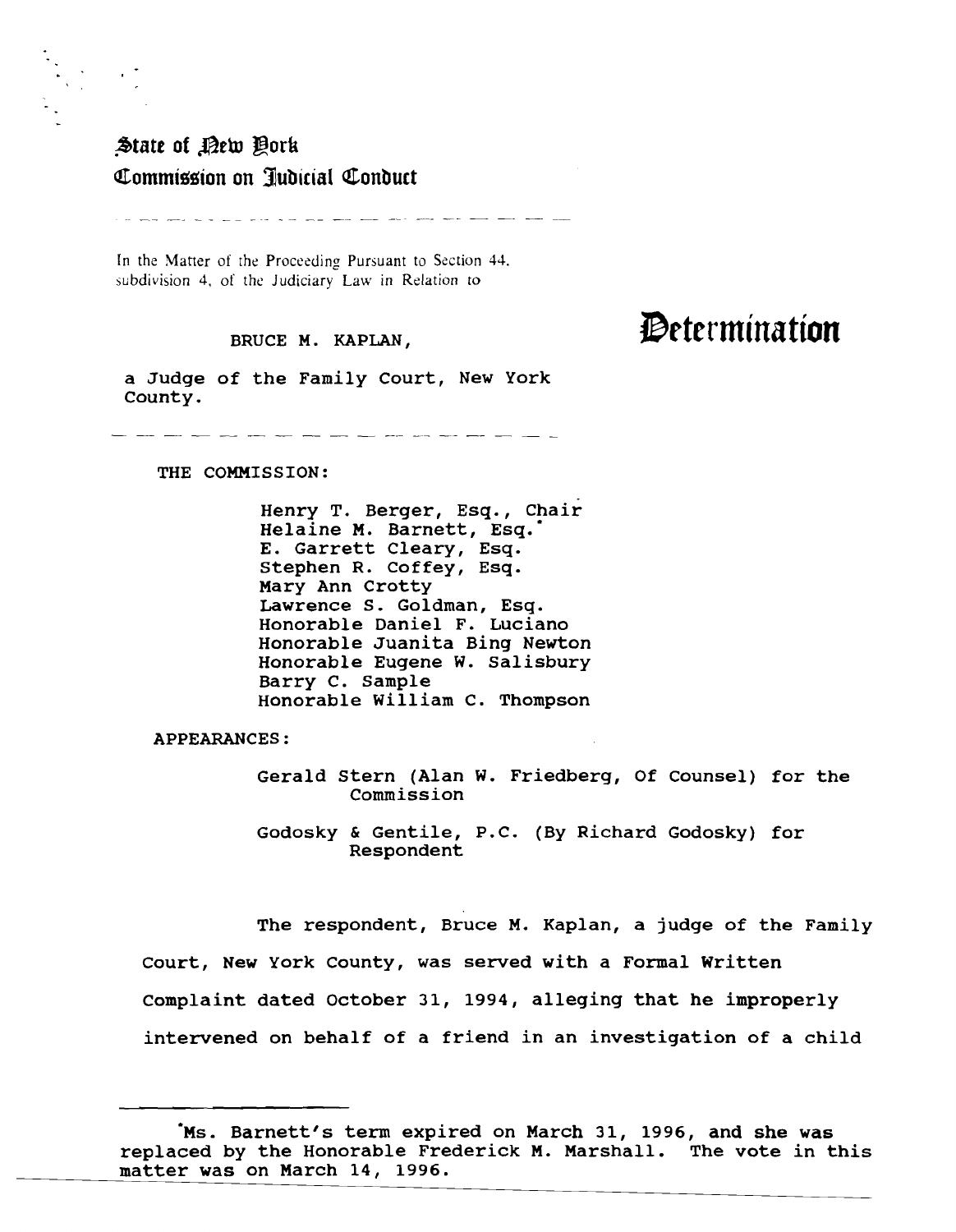welfare matter. Respondent filed an answer dated December 9, 1994.

By order dated December 19, 1994, the Commission designated Daniel G. Collins, Esq., as referee to hear and report proposed findings of fact and conclusions of law. A hearing was held on March 14, 20 and 21, June 6 and July 7, 1995, and the referee filed-his report with the Commission on October 26, 1995.

By motion dated December 8, 1995, the administrator of the Commission moved to confirm in part and disaffirm in part the referee's report, for <sup>a</sup> finding that respondent had engaged in misconduct and for <sup>a</sup> determination that he be censured. Respondent opposed the motion by cross motion on February 2, 1996. The administrator filed <sup>a</sup> reply on February 16, 1996. Respondent replied on March 6, 1996.

On March 14, 1996, the Commission heard oral argument, at which respondent and his counsel appeared, and thereafter considered the record of the proceeding and made the following findings of fact.

1. Respondent has been a judge of the New York City Family Court since December 1977.

2. In April 1992, respondent presided over a number of ex parte applications in a family offense proceeding involving Nancy Carol X and Joseph X. The case was eventually consolidated with another case involving the Xes in Supreme Court.

 $-2 -$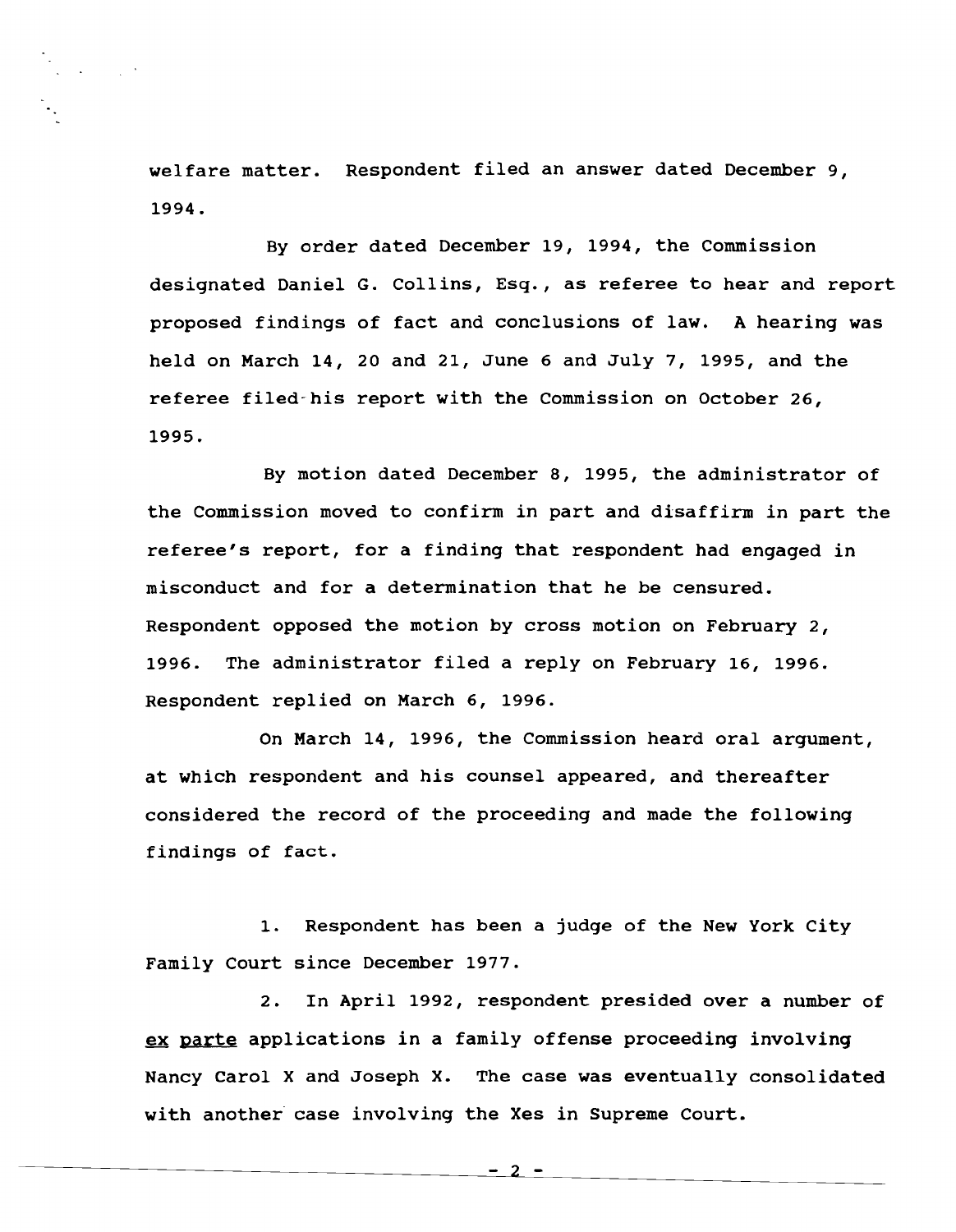3. The Xes were divorced in March 1993. In July 1993, respondent met Ms. <sup>X</sup> at <sup>a</sup> party and began an intimate relationship with her that lasted until November 1993.

4. In 1993, the Xes lived on separate floors of a divided duplex apartment in Manhattan. Ms. X had custody of their children, <sup>a</sup> daughter who was <sup>9</sup> in October 1993, and <sup>a</sup> son who was then 7. Mr. <sup>X</sup> had visitation rights ordered by the Supreme Court.

5. On October 30, 1993, respondent was present in Ms. *XiS* apartment when she called police and reported that her daughter, who was at <sup>a</sup> scheduled visitation with Mr. X, could be heard yelling in the apartment above.

6. After two police officers arrived at Ms. *XiS* home, the daughter returned. Respondent was introduced to the officers as a family friend who was a Family Court judge. When a police sergeant arrived at the home, respondent introduced himself as <sup>a</sup> family friend who was a Family Court judge.

7. The police, Ms. X and respondent then took the daughter to Mount sinai Hospital for examination. She was found to have abrasions, redness and tenderness about the neck, back and extremities.

8. The incident was reported to the Central Register of the State Department of Social Services as mandated by law and was reported to the Emergency Children Services unit of the New York city Child Welfare Administration. The unit is responsible for investigating and preventing imminent abuse of children. The

- 3 -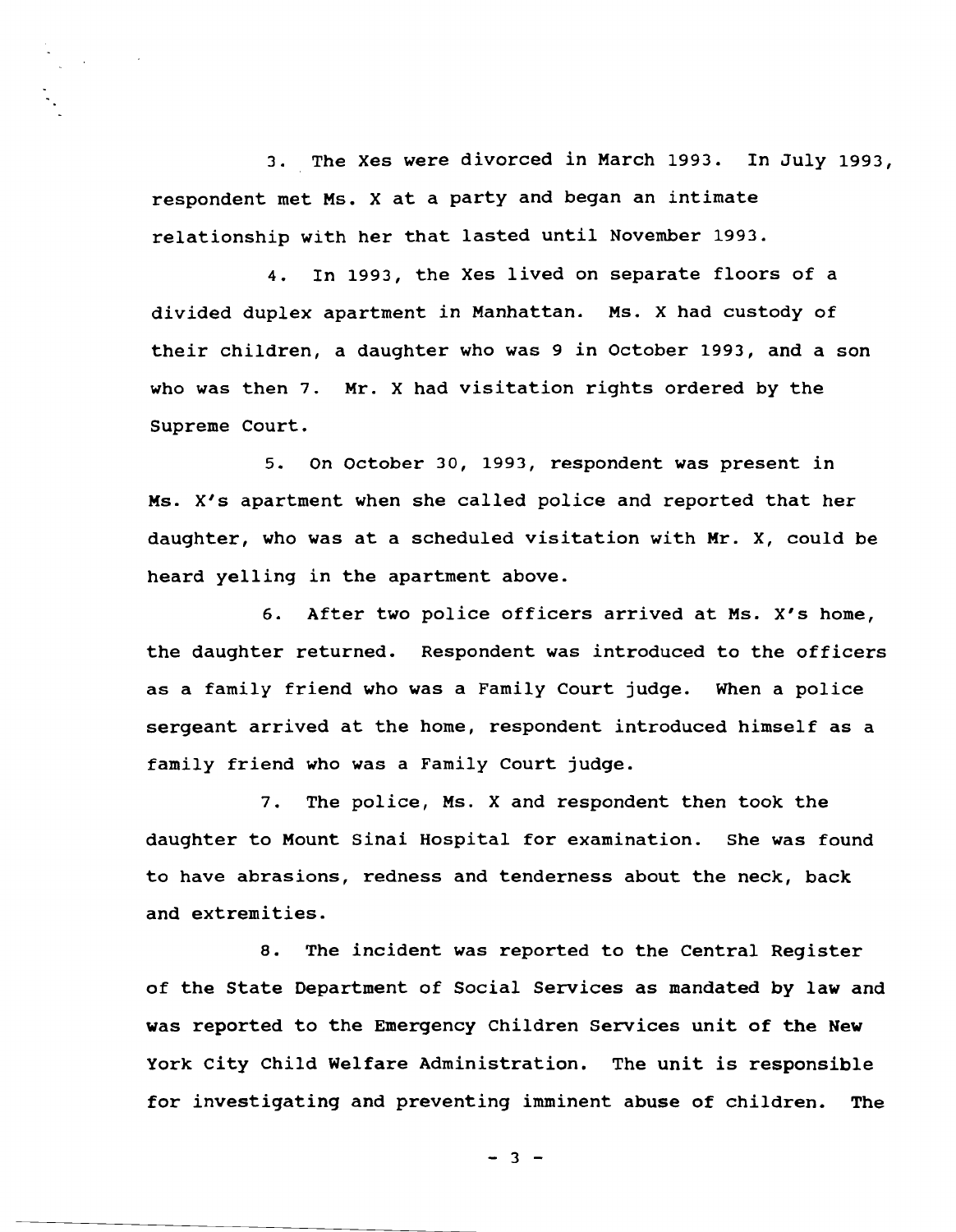unit generally does not conduct field visits in cases in which the child is not in the physical custody of the alleged abuser and is not at "high risk" of continued abuse.

9. Yejide Ojo, a unit caseworker, spoke with the attending physician at the hospital, Dr. Donald Barton. Dr. Barton, whom respondent had advised that he was <sup>a</sup> Family Court jUdge, put respondent on the telephone with Ms. Ojo, who indicated that she did not intend to make <sup>a</sup> field visit that night. Respondent repeatedly challenged that decision. He stated that he was a Family Court judge with experience in child abuse cases and indicated that he knew the commissioner and deputy commissioner of Ms. Ojo's agency, the Human Resources Administration, and might have to call their attention to the case. He asked to speak with Ms. Ojo's supervisor.

10. Respondent then spoke with Celia Garrett, a casework manager, and identified himself as a Family Court judge. Respondent said that the daughter had been locked in <sup>a</sup> closet by the father and had been sUbjected to his continuing emotional and physical abuse. He repeated to Ms. Garrett that he was acquainted with her commissioner and deputy commissioner, as well as then-Mayor David Dinkins.

11. After speaking with respondent, Ms. Garrett discussed the matter with Ms. ojo and a casework supervisor, who recommended that no emergency field visit be made. Ms. Garrett rejected the recommendation--the first time she had ever overruled the supervisor's decision--and ordered that an

 $- 4 -$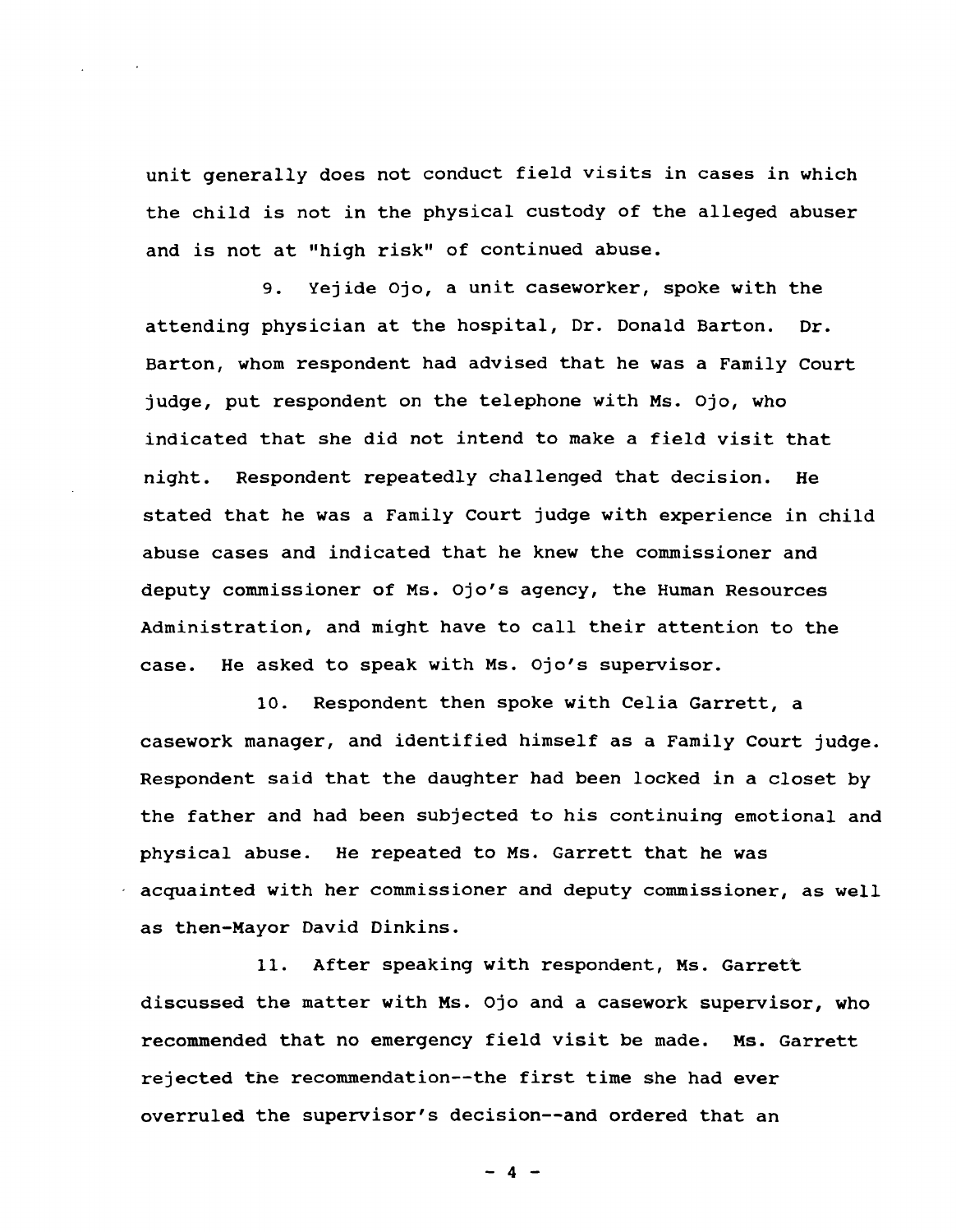emergency field visit be made. In making her decision, Ms. Garrett gave "credence" to respondent's opinion because he was a Family Court judge and was experienced in child abuse cases.

12. The Child Welfare Administration appears regularly in connection with matters in Family Court.

13. Ms. Ojo and James Mramor made an emergency field visit to Mount Sinai Hospital and spoke with respondent. Respondent described Mr. <sup>X</sup> as "violent." He said that he had previously presided over a proceeding involving the Xes and had learned that Mr. <sup>X</sup> had assaulted Ms. X. He relayed other derogatory information about Mr. X that he said he had learned from another jUdge's decision and from a newspaper report. Respondent urged the caseworkers to prevent Mr. <sup>X</sup> from visiting the children as scheduled for the following day. At the time, respondent knew that prior complaints of abuse of the children by Mr. X had been determined to have been unfounded.

14. In the early hours of October 31, 1993, the participants left the hospital and returned to Ms. X's apartment. Ms. Ojo told Ms. <sup>X</sup> and respondent that <sup>a</sup> supervisor had determined that, if the Xes could not reach an agreement concerning visitation scheduled for later in the day, the children would be removed from Ms. X's custody and placed in foster care. Respondent twice expressed disbelief that such <sup>a</sup> recommendation could be made.

 $-5 -$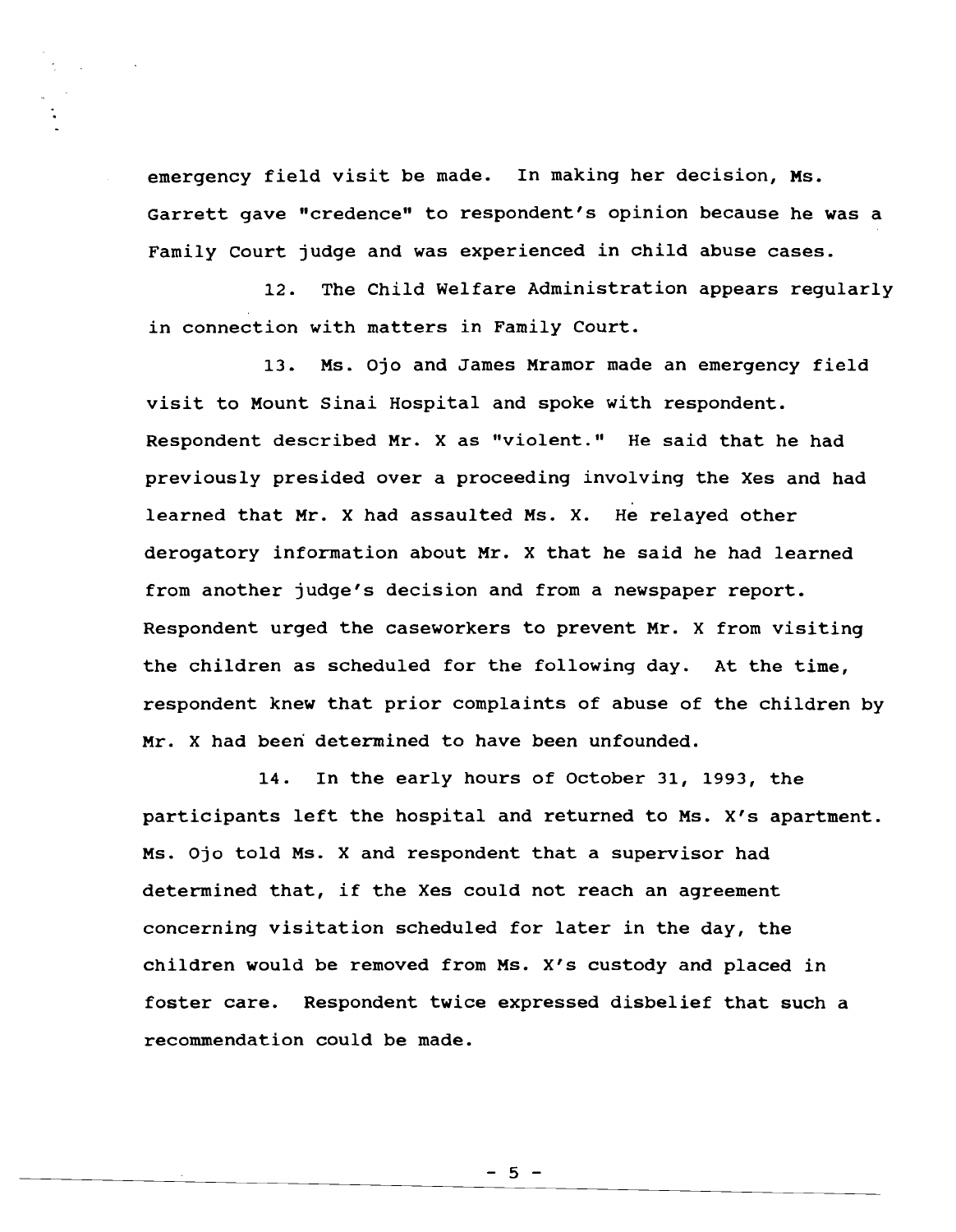15. At about 11:15 A.M., police officers came to Ms. X's apartment concerning the children's visitation with their father. Respondent introduced himself as a Family Court judge. One of the officers concluded that respondent was the judge presiding over the Xes' visitation matter. <sup>A</sup> police sergeant, Patrick McAndrews, arrived, and respondent again introduced himself as a Family Court judge. During the discussion of the children's scheduled visitation, Sergeant McAndrews sought respondent's opinion as to whether court-ordered visitation must be adhered to in all instances or whether <sup>a</sup> court order could be "superseded" in "exigent circumstances." Respondent indicated that circumstances could countermand <sup>a</sup> court order. Sergeant McAndrews then went to Mr. X's home and told him that he would not enforce visitation rights on that day.

16. The allegations in Paragraph 12 of Charge I are not sustained and are, therefore, dismissed.

Upon the foregoing findings of fact, the Commission concludes as <sup>a</sup> matter of law that respondent violated the Rules Governing JUdicial Conduct then in effect, 22 NYCRR 100.1,  $100.2(a)$  and  $100.2(c)$ , and Canons 1, 2A and 2B of the Code of JUdicial Conduct. Charge <sup>I</sup> of the Formal Written Complaint is sustained insofar as it is consistent with the findings herein, and respondent's misconduct is established.

 $- 6 -$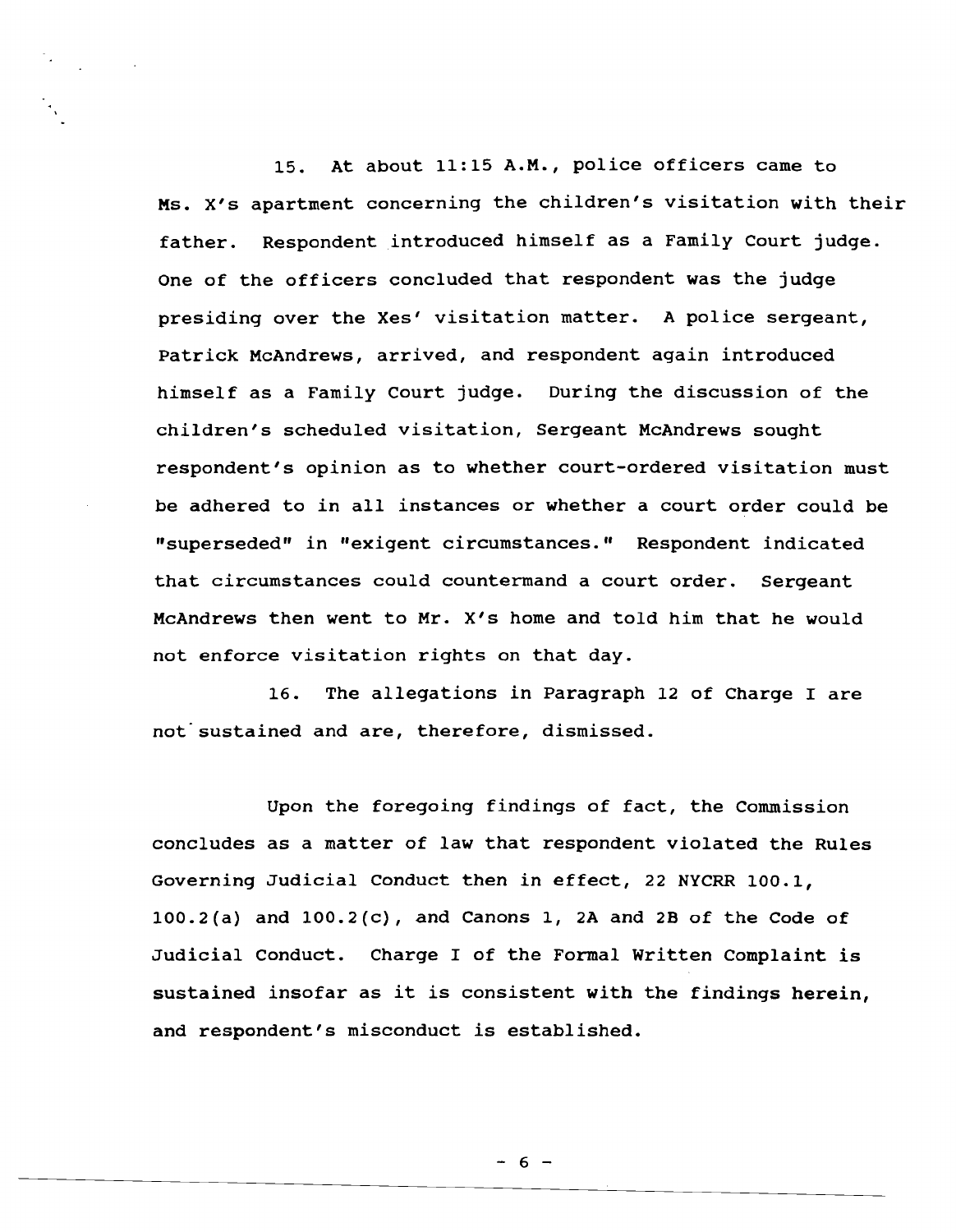Although he may have been understandably concerned for Ms. X and her daughter, respondent's advocacy exceeded the limitations placed upon judges. He went beyond permissible advocacy when, having made himself known as a Family Court judge, he used the influence and prestige of that office to advance the cause of his friend and her daughter.

It was not improper per se for respondent to identify himself as <sup>a</sup> judge, even in <sup>a</sup> situation in which intervention by public officials was being sought, and, of course, respondent could not prevent others from making his jUdicial position known. But once he was so identified to authorities, respondent was obligated to be circumspect in his advocacy in order to avoid gaining an advantage for his friends' private interests because of his position. (See, Rules Governing Judicial Conduct then in effect, <sup>22</sup> NYCRR 100.2[c], renumbered 100.2[C], eff. Jan. 1, 1996). This was especially so in his dealings with the personnel of the Emergency Children services unit since it has regular contacts with respondent's court.

In attempting to persuade unit caseworkers to investigate Ms. X's claims of child abuse, respondent suggested that his views carried special weight because of his familiarity with child abuse cases and with this case in particular, and he attempted to assert influence by intimating that he might tell the caseworkers' superiors about their refusal to conduct <sup>a</sup> field visit. These remarks were improper. It was also wrong for respondent to tell the caseworkers that, as the judge who

 $-7 -$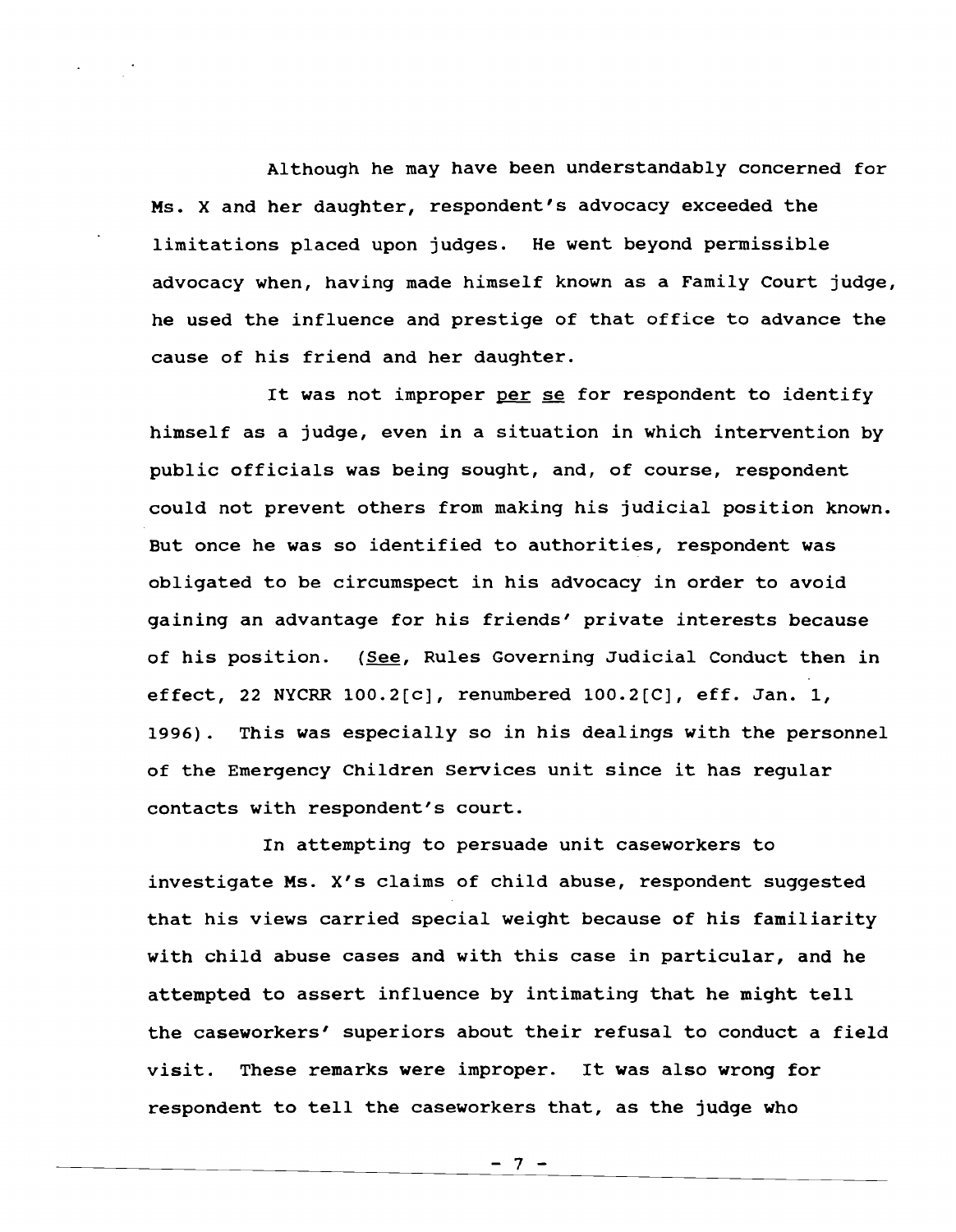presided over the family offense proceeding in this case, he had obtained negative information about Mr. X. Even if, as he now argues, he had independent knowledge of such allegations, respondent improperly created the appearance that he was using information obtained in court for private purposes. Moreover, even if he had been justified in imparting information that he had obtained as a judge, he should not have been one-sided in his presentation; he would have been duty-bound to disclose information favorable to Mr. X, as well, such as his knowledge that prior complaints of child abuse had been determined to have been unfounded.

The deference that a judge receives in such circumstances is illustrated by Ms. Garrett's decision to overrule the recommendation of two subordinates and order an emergency field visit when no apparent emergency existed. In Matter of steinberg <sup>v</sup> state Commission on Judicial Conduct (51 NY2d 74, 81), the Court of Appeals held:

> Wherever he travels, <sup>a</sup> Judge carries the mantle of his esteemed office with him, and, consequently, he must always be sensitive to the fact that members of the public, including some of his friends, will regard his words and actions with heightened deference simply because he is <sup>a</sup> Judge.

That respondent may have lost sight of his ethical obligations because of his relationship with and concern for Ms. X and her daughter constitutes a mitigating factor affecting

 $-8 -$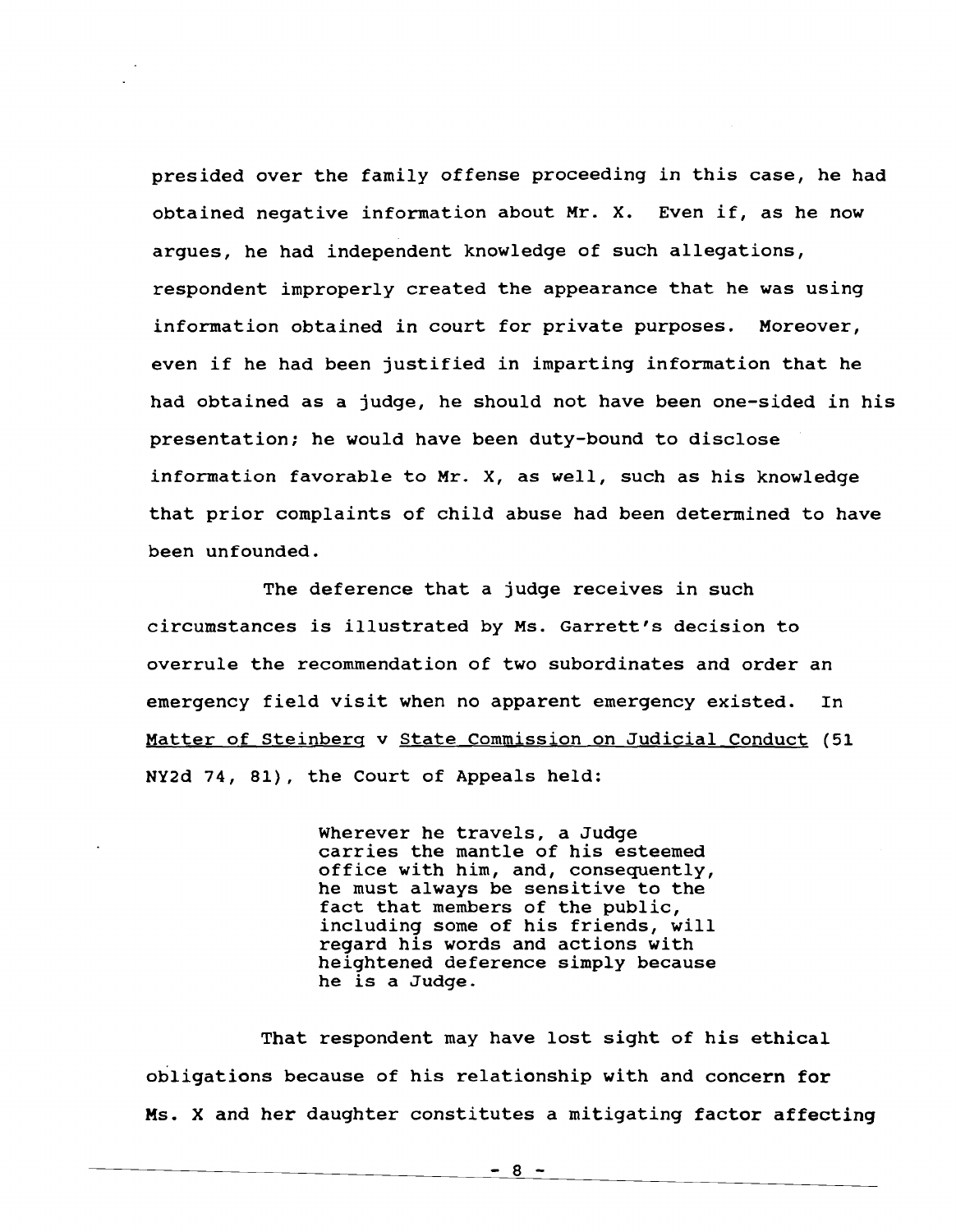the sanction to be imposed, but it does not excuse his wrongdoing. (See, Matter of Kiley <sup>v</sup> State Commission on Judicial Conduct, 74 NY2d 364, 370; Matter of Edwards v State Commission on Judicial Conduct, <sup>67</sup> NY2d 153, 155; Matter of Figueroa, 1980 Ann Report of NY Commn on Jud Conduct, at 159, 161). This is particularly so because respondent overstepped his bounds in <sup>a</sup> non-emergency situation. The child was in the custody of her mother and was in no imminent danger of abuse.

> (N]o Judge should ever allow personal relationships to color his conduct or lend the prestige of his office to advance the private interests of others... Members of the judiciary should be acutely aware that any action they take, whether on or off the bench, must be measured against exacting standards of scrutiny to the end that public perception of the integrity of the judiciary will be preserved...Thus, any communication from a Judge to an outside agency on behalf of another, may be perceived as one backed by the power and prestige of judicial office. That is not to say, of course, that Judges must cloister themselves from the day-to-day problems of family and friends. But it does necessitate that Judges must assiduously avoid those contacts which might create even the appearance of impropriety.

> > Matter of Lonschein v State Commission on Judicial Conduct, 50 NY2d 569, 571-72

By reason of the foregoing, the Commission determines that the appropriate sanction is admonition.

 $-9 -$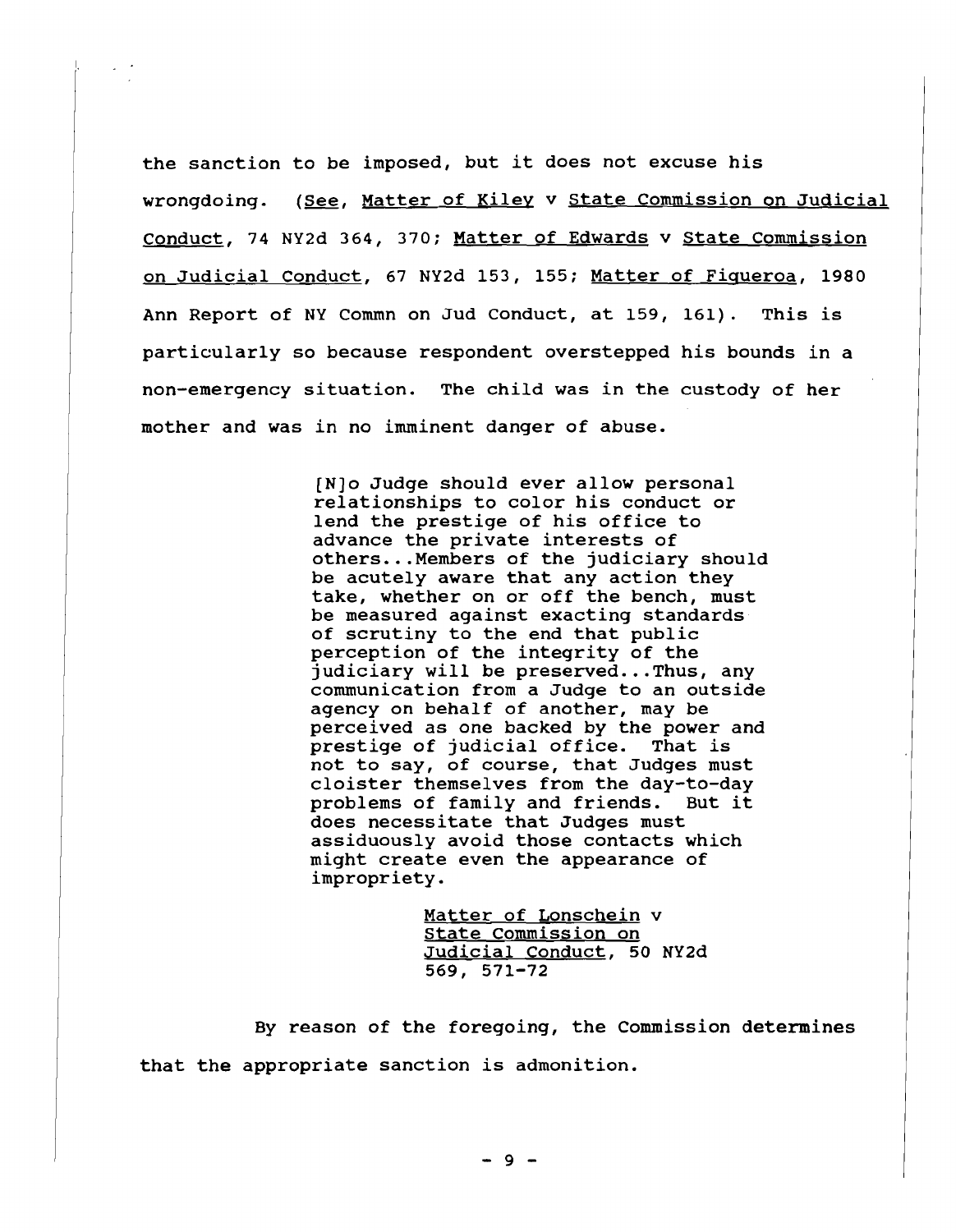Mr. Berger, Ms. Barnett, Mr. Cleary, Mr. Goldman, Judge Newton and Judge Salisbury concur.

Mr. coffey dissents as to sanction only and votes that the appropriate disposition would be <sup>a</sup> confidential letter of dismissal and caution.

Judge Luciano, Mr. Sample and Judge Thompson dissent and vote that the Formal written Complaint be dismissed.

Ms. crotty was not present.

#### **CERTIFICATION**

It is certified that the foregoing is the determination of the State commission on Judicial Conduct, containing the findings of fact and conclusions of law required by Section 44, subdivision 7, of the JUdiciary Law.

Dated: May 6, 1996

Henry T. Berger, Esq., Chair New York State Commission on Judicial Conduct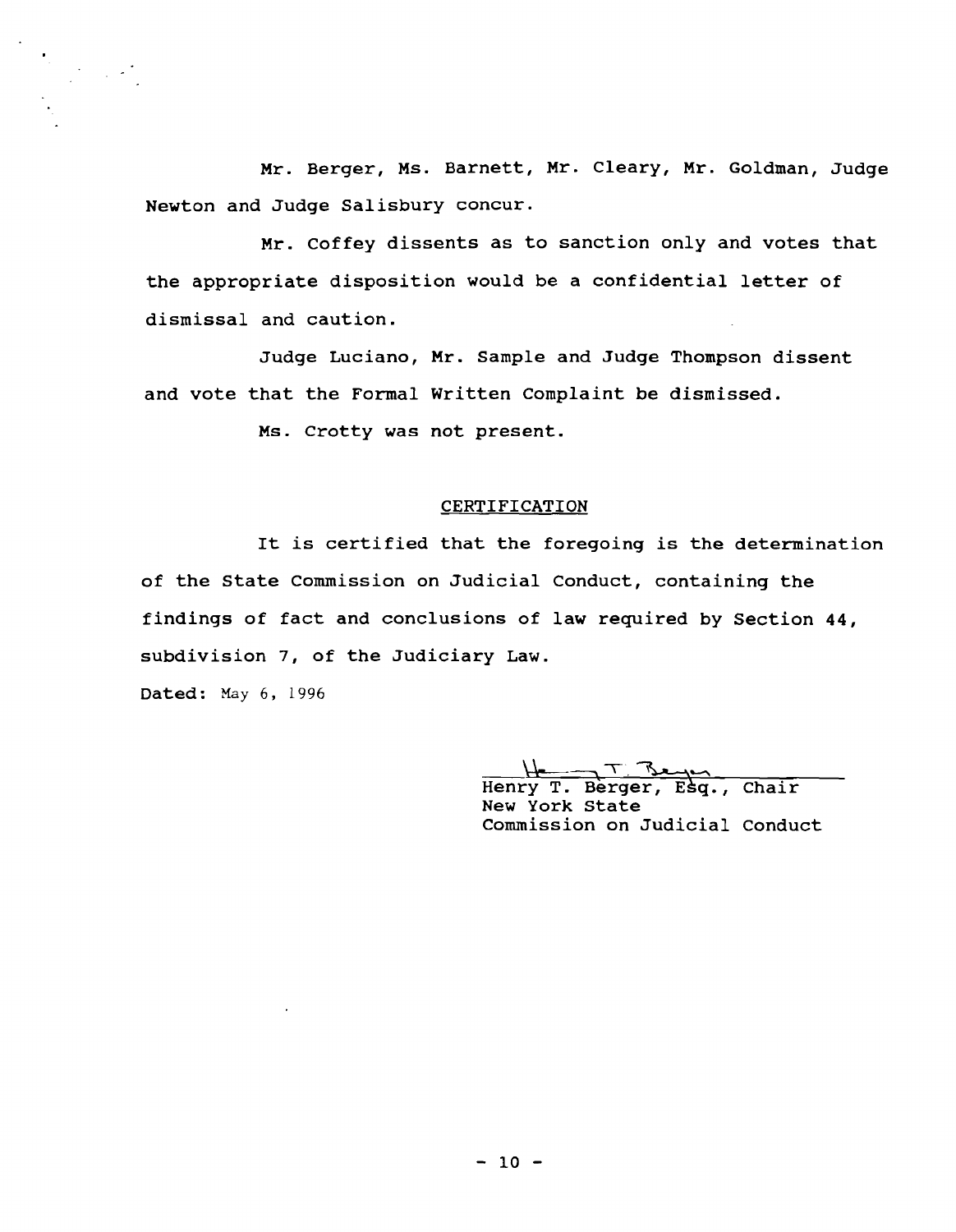## **:t>tatt of .0tbJ lork QI-ommU5sion on 3lubtcial QI-onbUtt**

.<br>Andre sold ander sold ander sold ander sold ander sold ander sold ander sold and sold and sold and sold and

In the Matter of the Proceeding Pursuant to Section 44, subdivision 4, of the Judiciary Law in Relation to

> OPINION BY MR. COFFEY

BRUCE M. KAPLAN,

a JUdge of the Family Court, New York County.

منها معنو وسلم النها للبد فليد بنها مدن المنو العام المنا للبد النها التي المنو المنو المنو المناو المنا

<sup>I</sup> concur that respondent's conduct constituted <sup>a</sup> violation of the Rules Governing Judicial Conduct, but I give more weight than does the majority to the mitigating fact that his behavior was driven by his concern for the plight of the child, and <sup>I</sup> believe that <sup>a</sup> confidential letter of dismissal and caution would be sufficient redress.

<sup>I</sup> also feel that the majority goes too far in concluding, as it appears to, that respondent's conduct was especially egregious because no emergency situation existed. The child was returned to her mother crying and with abrasions and redness about her body. It seems to me that Ms. <sup>X</sup> and respondent might well have had a good-faith concern about the child being returned to the father for visitation the following day. While it might not have been the kind of life-or-death situation that the child welfare caseworkers were accustomed to dealing with, <sup>I</sup> do not believe that the Commission should fault respondent for perceiving it as <sup>a</sup>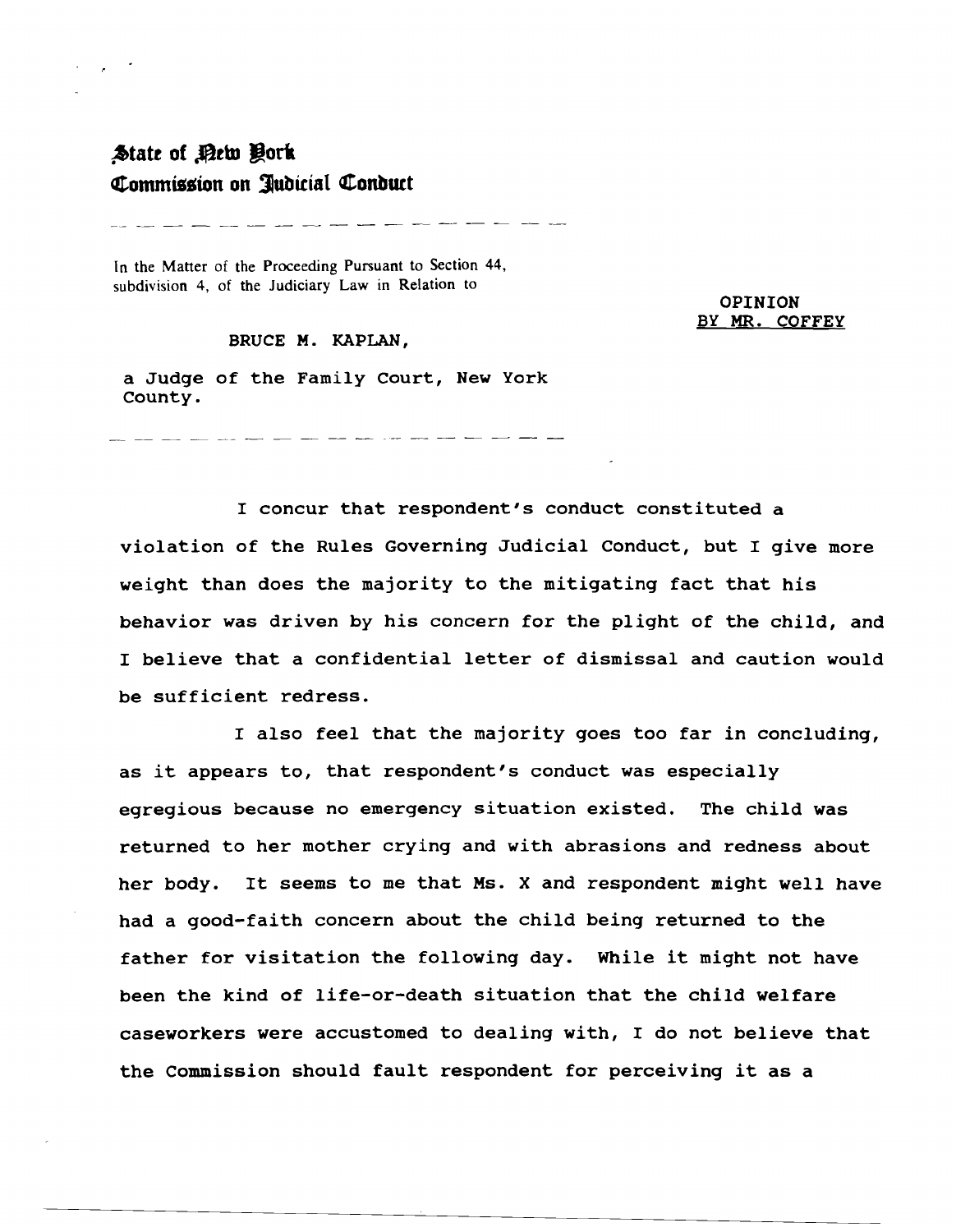serious situation that deserved <sup>a</sup> remedy. His only fault lies in his use of the prestige of his office to try to obtain that remedy. Dated: May 6, 1996

sq., Member

 $\sim$   $\sim$ 

ial Conduct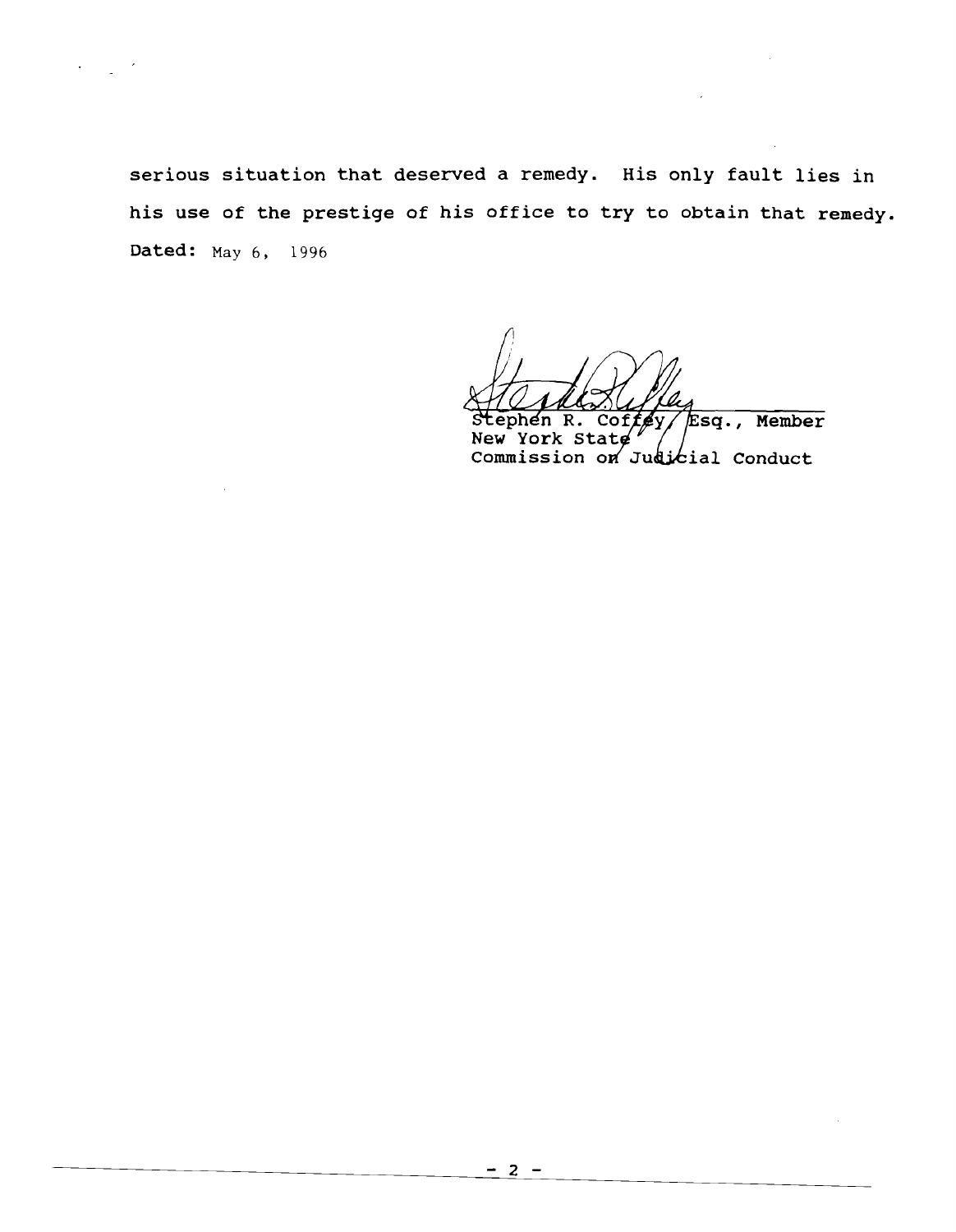## $*$ **State of** *De***tu Qork Commission on Jubicial Conduct**

 $\label{eq:2} \mathcal{L}^{\text{c}}\left(\mathcal{L}^{\text{c}}\right) = \mathcal{L}^{\text{c}}\left(\mathcal{L}^{\text{c}}\right)$ 

وتنبع متعارضته للتواصل للتواصل للتواصل وللواحث المتواصل الما

In the Matter of the Proceeding Pursuant to Section 44, subdivision 4, of the Judiciary Law in Relation to

BRUCE M. KAPLAN,

DISSENTING OPINION BY JUDGE THOMPSON

a Judge of the Family Court, New York county.

a bandar dan bertukur dan bertukur dan bertukur dan bertukur.

The majority concludes that the respondent's conduct gave the appearance that he was using his position in order to "gain[] an advantage for his friends' private interests" (maj opn at 7). <sup>I</sup> disagree. In my view, the respondent at all times acted appropriately and in good faith with the objective of obtaining assistance for Ms. X's 9 year old daughter based only upon what he believed to be the merits of the case.

The events of October 30-31 support the inference that the respondent reasonably believed that the child might be exposed to danger without some type of definitive intervention from the proper authorities. In this respect, the record before the Commission indicates that Ms. X heard her daughter yelling from her husband's apartment. As found by the referee, when the police arrived and prepared to enter Mr. X's apartment, the child came running into Ms. X's apartment in <sup>a</sup> dishevelled state and crying hysterically. Subsequently, when the respondent and Ms. X took the child to Mount Sinai Hospital for an examination, she was found to have abrasions, redness and tenderness about the neck, back and extremities.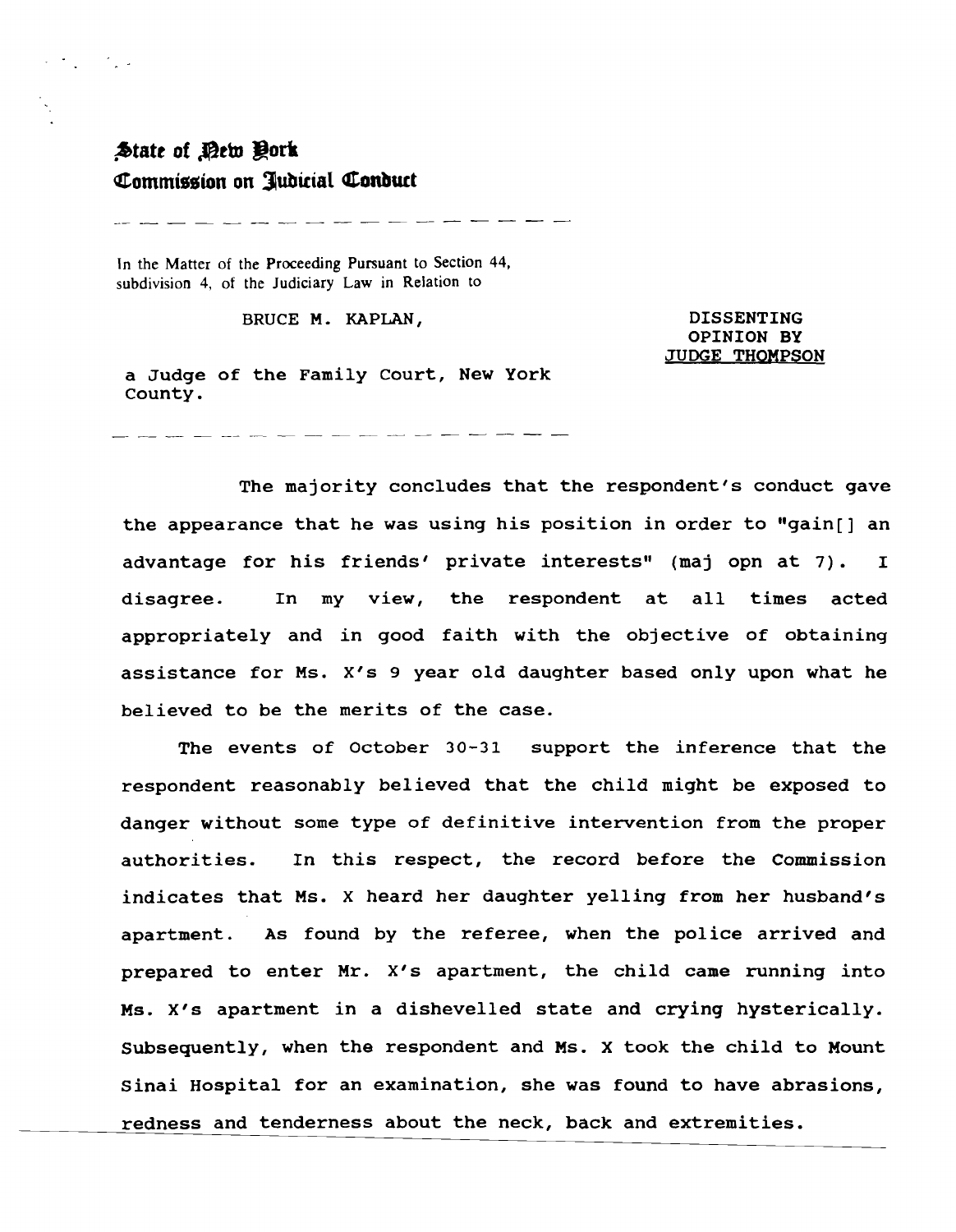Under these circumstances, the respondent understandably employed every reasonable effort to protect <sup>a</sup> child whom he believed could have been abused. These facts support the conclusion that the respondent was motivated by a sincere and overriding concern for the child's welfare, not by the desire to further <sup>a</sup> personal agenda through the use of his judicial office.

The majority concedes that it was not improper per se for the respondent to identify himself as a judge, but then narrowly concludes that he was not sufficiently "circumspect" in doing so (maj at 7). The majority's opinion, fashioned with the advantages of hindsight analysis, fails to assign proper weight to the relevant factors and draws an unwarranted inference of impropriety. In this respect I concur in the well-reasoned conclusion of the referee that the respondent's status as a judge was "legitimately relevant to the weight to be given to the conclusion[s] he expressed to Police, medical and child welfare personnel concerning [the daughter's] situation" (Ref opn at 14-15). As an experienced Family Court JUdge, the respondent not only had considerable experience with matters concerning child abuse, he had previously observed and heard Ms. X when she had appeared before him seeking an order of protection. Moreover, based on his knowledge of Mr. X, the respondent had reason to believe that he could be volatile.

The fact that the child had been returned for that day to Ms. <sup>X</sup> does not establish that the respondent's subsequent efforts on behalf of the child were unnecessary or that they were personally motivated. It was reasonable for him, in light of the signs of

 $- 2 -$